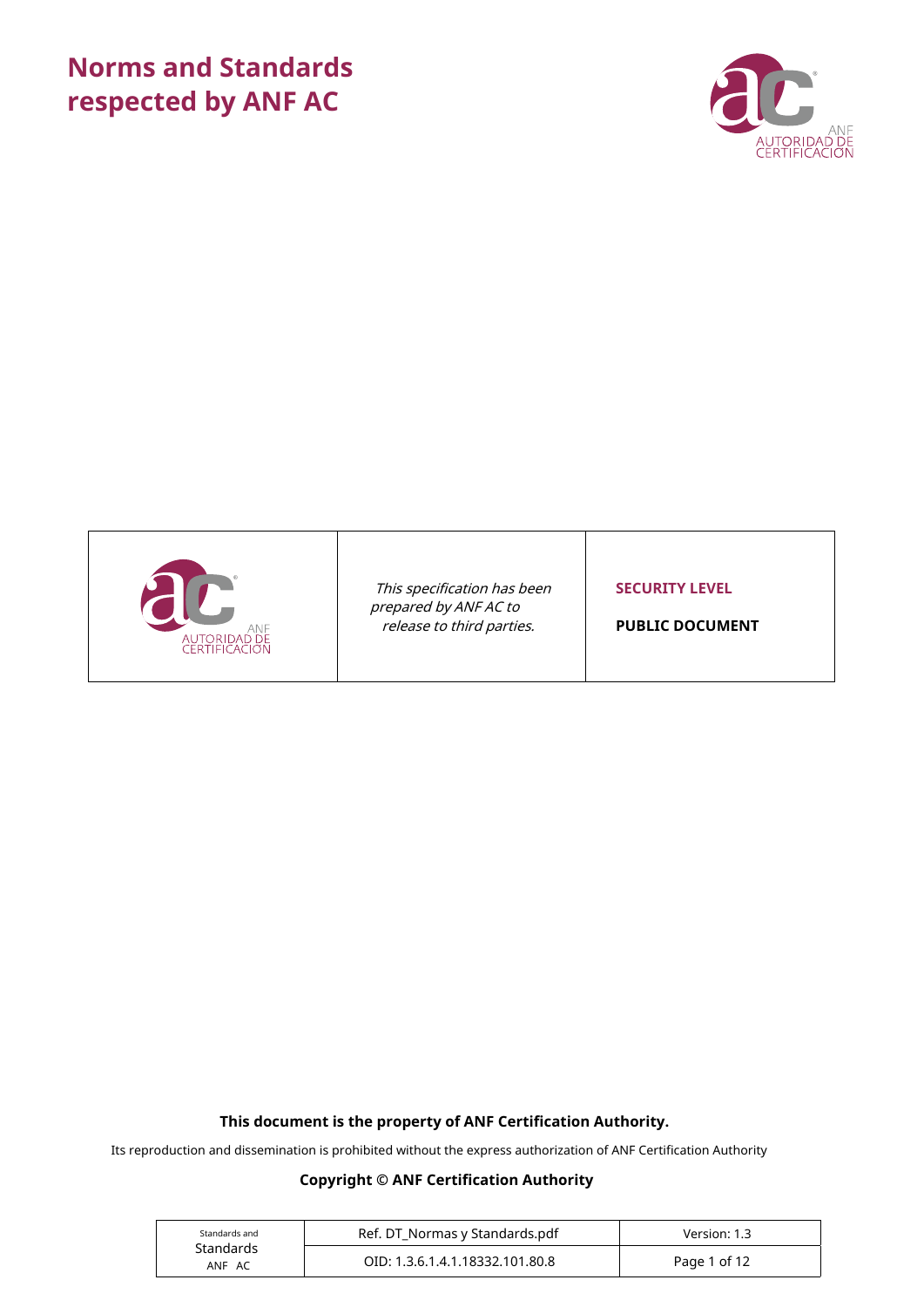| <b>BASIC INFORMATION OF THE DOCUMENT</b>   |                                             |  |
|--------------------------------------------|---------------------------------------------|--|
| Guy                                        | Control document                            |  |
| Document name                              | Norms and Standards of ANF AC               |  |
| <b>Version</b>                             | 1.5                                         |  |
| <b>Heads of the auditor</b><br>document ia | A. Diaz<br>G. Garcia                        |  |
| <b>File name</b>                           | DT_OID_ANFAC                                |  |
| <b>Creation date</b>                       | 12.01.2001                                  |  |
| <b>Last modification</b>                   | 17.03.2017                                  |  |
| <b>State</b>                               | Approved                                    |  |
| <b>Approval date</b>                       | 17.03.2017                                  |  |
| <b>Approved by</b>                         | F. Díaz - CEO - ANF Certification Authority |  |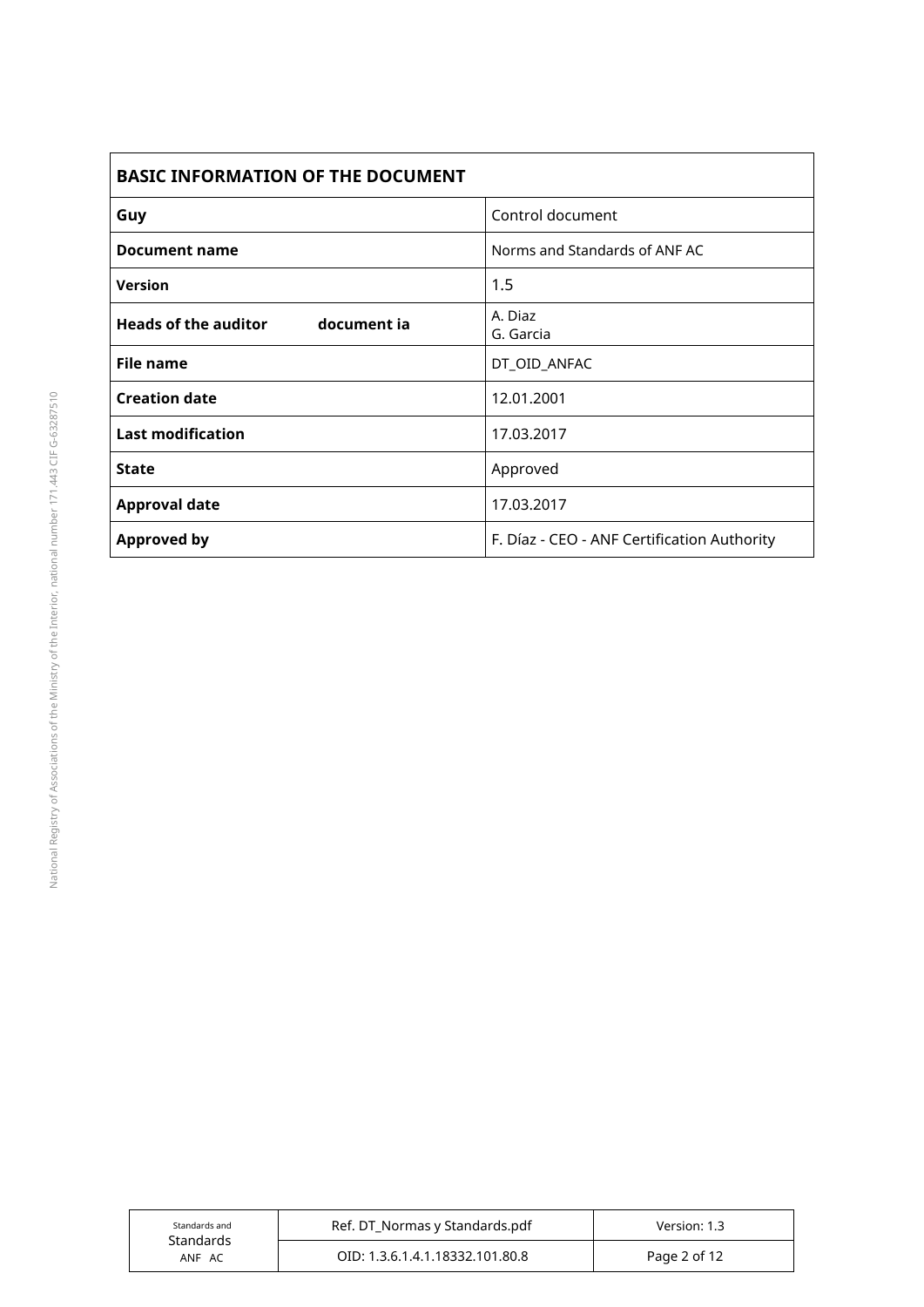## Index

| Standards and<br>Standards | Ref. DT_Normas y Standards.pdf  | Version: 1.3 |
|----------------------------|---------------------------------|--------------|
| ANF AC                     | OID: 1.3.6.1.4.1.18332.101.80.8 | Page 3 of 12 |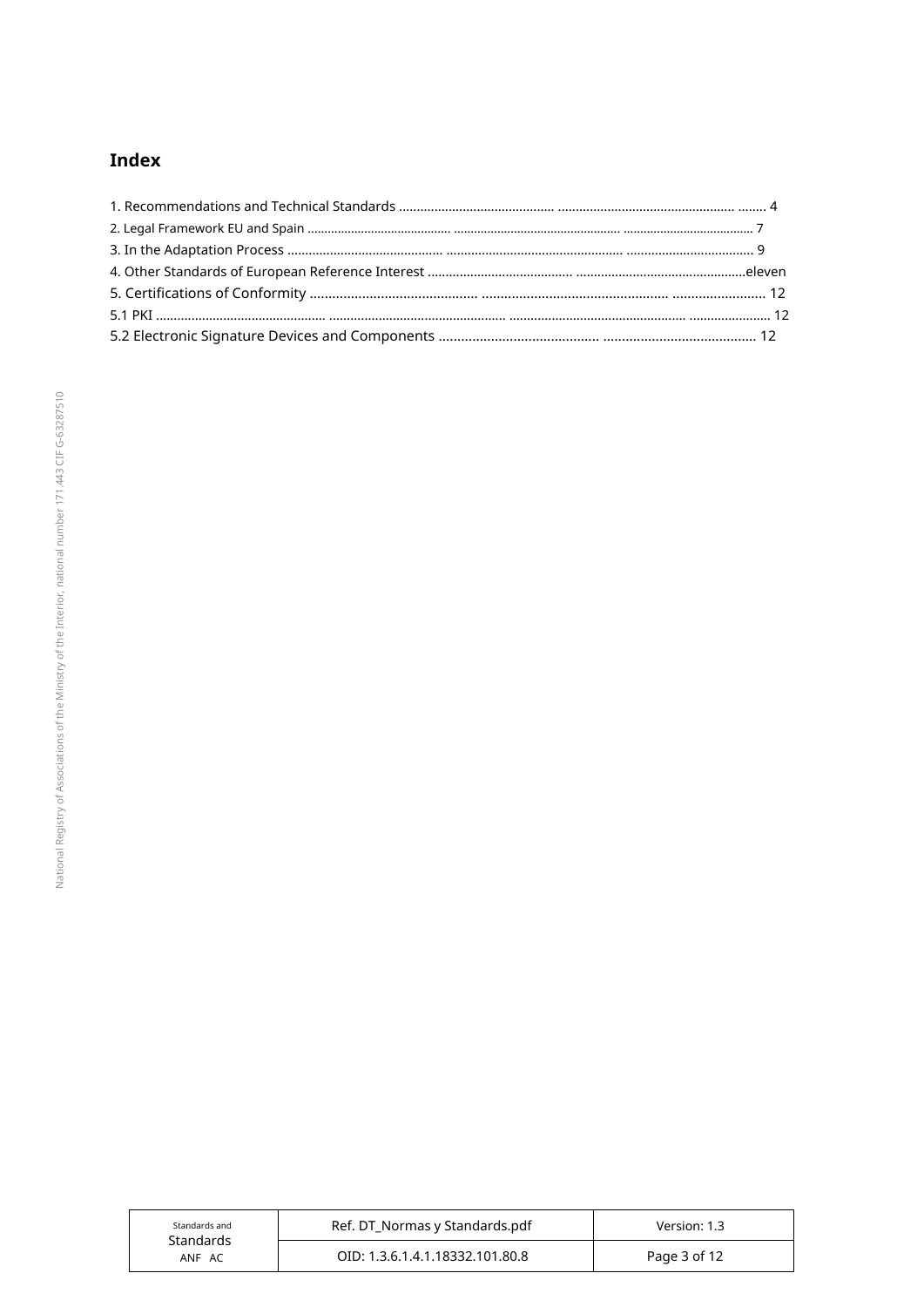## 1. Recommendations and Technical Standards

- IETF RFC 1305 (Network Time Protocol (NTP v3))
- IETF RFC 2279 improved in 3629 (UTF-8, a transformation format of ISO 10646)
- IETF RFC 3161 (Time Stamp Protocol (TSP)) updated by IETF RFC 5816.
- . IETF RFC 3279. Updated by RFC 4055, RFC 4491, RFC 5480, RFC 5758 Algorithms and Identifiers for the Internet X.509 Public Key Infrastructure. Certificate and Certificate Revocation List (CRL) Profile.
- IETF RFC 3339 (Date and Time on the Internet: Timestamps)
- IETF RFC 3447 Public-Key Cryptography Standards (PKCS) # 1: RSA Cryptography Specifications Version  $2.1$
- IETF RFC 3628 (Policy Requirements for Time-Stamping Authorities (TSAs))
- · IETF RFC 3647 (Secure / Multipurpose Internet Mail Extensions (S / MIME) Version 3.1 Certificate Handling)
- · IETF RFC 3739 (Internet X.509 Public Key Infrastructure: Qualified Certificates Profile). It outlines the use of the most common X.520 attributes, for use in names within qualified certificates.

· IETF RFC 3850 (Internet X.509 Public Key Infrastructure Certificate Policy and Certification Practices Framework)

- . IETF RFC 4055. Additional Algorithms and Identifiers for RSA Cryptography for use in the Internet X.509 Public Key Infrastructure Certificate and Certificate Revocation List (CRL) Profile. Updated by RFC 5756 Updates for RSAES-OAEP and RSASSA-PSS Algorithm Parameters
- IETF RFC 4158. Internet X.509 Public Key Infrastructure: Certification Path Building
- . IETF RFC 4510 Lightweight Directory Access Protocol (LDAP): Technical Specification Road Map
- IETF RFC 4511 Lightweight Directory Access Protocol (LDAP): The Protocol
- IETF RFC 4949 (Internet Security Glossary, Version 2": cross-certification)
- . IETF RFC 5280 (Internet X.509 Public Key Infrastructure Certificate and CRL Profile) updated by 6818. It incorporates the most common X.520 attributes, for any type of name within the certificate
- IETF RFC 5652 Cryptographic Message Syntax (CMS)
- · IETC RFC 6960 6277 X.509 Internet Public Key Infrastructure Online Certificate Status Protocol OCSP
- IETF RFC 6960 (Online Certificate Status Protocol (OCSP))
- IETF RFC 7382. (Template for a Certification Practice Statement (CPS))
- . IETF RFC 7905 (The Transport Layer Security (TLS) Protocol Version 1.2), 6176 5246
- . RFC 5754 Using SHA2 Algorithms with Cryptographic Message Syntax updates RFC 3370 RFC 2630
- . RFC 6712 Internet X.509 Public Key Infrastructure HTTP Transfer for the Certificate Management Protocol (CMP), updates RFC 4210 - RFC 2510
- · ETSI EN 319 411-2 (supersedes TS 101 456) Part 2: Requirements for trust service providers issuing EU qualified certificates.
- ETSI TS 101 533, Electronic Signatures and Infrastructures (ESI); Data Preservation Systems Security; Part 1: Requirements for Implementation and Management.

| Standards and<br>Standards | Ref. DT_Normas y Standards.pdf  | Version: 1.3 |
|----------------------------|---------------------------------|--------------|
| ANF AC                     | OID: 1.3.6.1.4.1.18332.101.80.8 | Page 4 of 12 |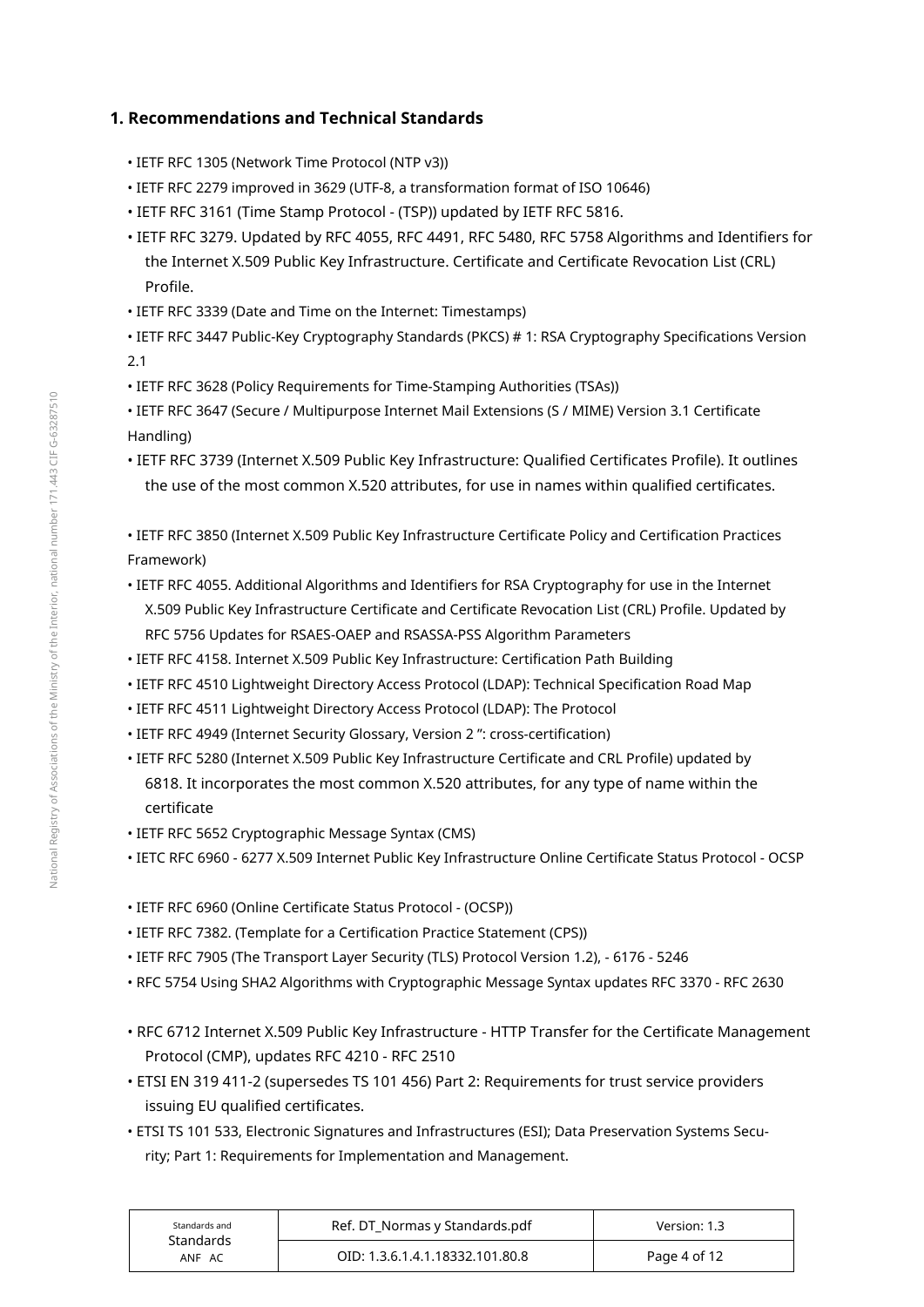- ETSI TS 101 733, CAdES (CMS Advanced Electronic Signatures)
- ETSI EN 319 421 (replaces TS 101 861) Time Stamping Profile
- . ETSI TS 101 862 (Oualified Certificate Profile). It is defined in the standards EN 319 412-1. EN 319  $412-5$
- ETSI TS 101 903, XAdES (XML Advanced Electronic Signatures)
- ETSI TS 102 023, Electronic Signatures and Infrastructures (ESI), Policy requirements for time-stamping authorities
- ETSI TS 102 038, TC Security Electronic Signatures and Infrastructures (ESI); XML format for signature policies
- · ETSI EN 319 411-3 (replaces TS 102 042). Part 3: Policy Requirements for Certification Authorities issuing public key certificates
- ETSI TS 102 778, PAdES (PDF Advanced Electronic Signatures).
- ETSI TS 102 853 Electronic Signatures and Infrastructures (ESI); Signature verification procedures and policies
- . ETSI TS 102 860 Certificate Profile for Certificates Issued to Natural Persons (defined by the EN 319 412-2 standard)
- . ETSI TS 103 171, v.2.1.1., Electronic Signatures and Infrastructures (ESI); XAdES Baseline profile. Defines the profile of XAdES signatures suitable for use within the scope of the European Services Directive, by the national authorities of the EU member states.
- · ETSI TS 103 172, v.2.1.1., Electronic Signatures and Infrastructures (ESI); PAdES Baseline profile. It defines a profile of PAdES signatures (advanced signatures for PDF documents) suitable for use within the scope of the European Directive on Services, by the national authorities of the EU member states.
- · ETSI TS 103 173, v.2.1.1., Electronic Signatures and Infrastructures (ESI); CAdES Baseline profile. It defines a profile of CAdES signatures (advanced signatures built on CMS signatures) suitable to be used within the scope of the European Directive on Services, by the national authorities of the EU member states.
- ETSI TS 103 174 Electronic Signatures and Infrastructures (ESI); ASiC Baseline Profile
- · ETSI TS 103 174, v.2.1.1., Electronic Signatures and Infrastructures (ESI); ASiC Baseline profile. Defines an ASiC container profile (Associated Signatures Container: container that encompasses in a single package a set of electronic documents and a set of XAdES or CAdES electronic signatures on one, several or all documents) convenient to be used in the field of European Directive on Services, by the national authorities of the EU member states.
- ETSI TS 119 124- (5 pts), v.2.1.1., Electronic Signatures and Infrastructures (ESI): CAdES digital signatures - Testing Conformance and Interoperability;
- · ETSI TS 119 134- (5 pts), v.2.1.1., Electronic Signatures and Infrastructures (ESI); XAdES digital signatures - Testing Conformance and Interoperability;
- · ETSI TS 119 144- (5 pts), v.2.1.1., Electronic Signatures and Infrastructures (ESI); PAdES digital signatures - Testing Conformance and Interoperability;
- . ETSI TS 119 312 Electronic Signatures and Infrastructures (ESI); Cryptographic Suites
- prEN 419 241-1: General System requirements
- prEN 419 241-2: Protection Profile for QSCD for Server Signing

| Standards and<br>Standards<br>ANF AC | Ref. DT Normas y Standards.pdf  | Version: 1.3 |
|--------------------------------------|---------------------------------|--------------|
|                                      | OID: 1.3.6.1.4.1.18332.101.80.8 | Page 5 of 12 |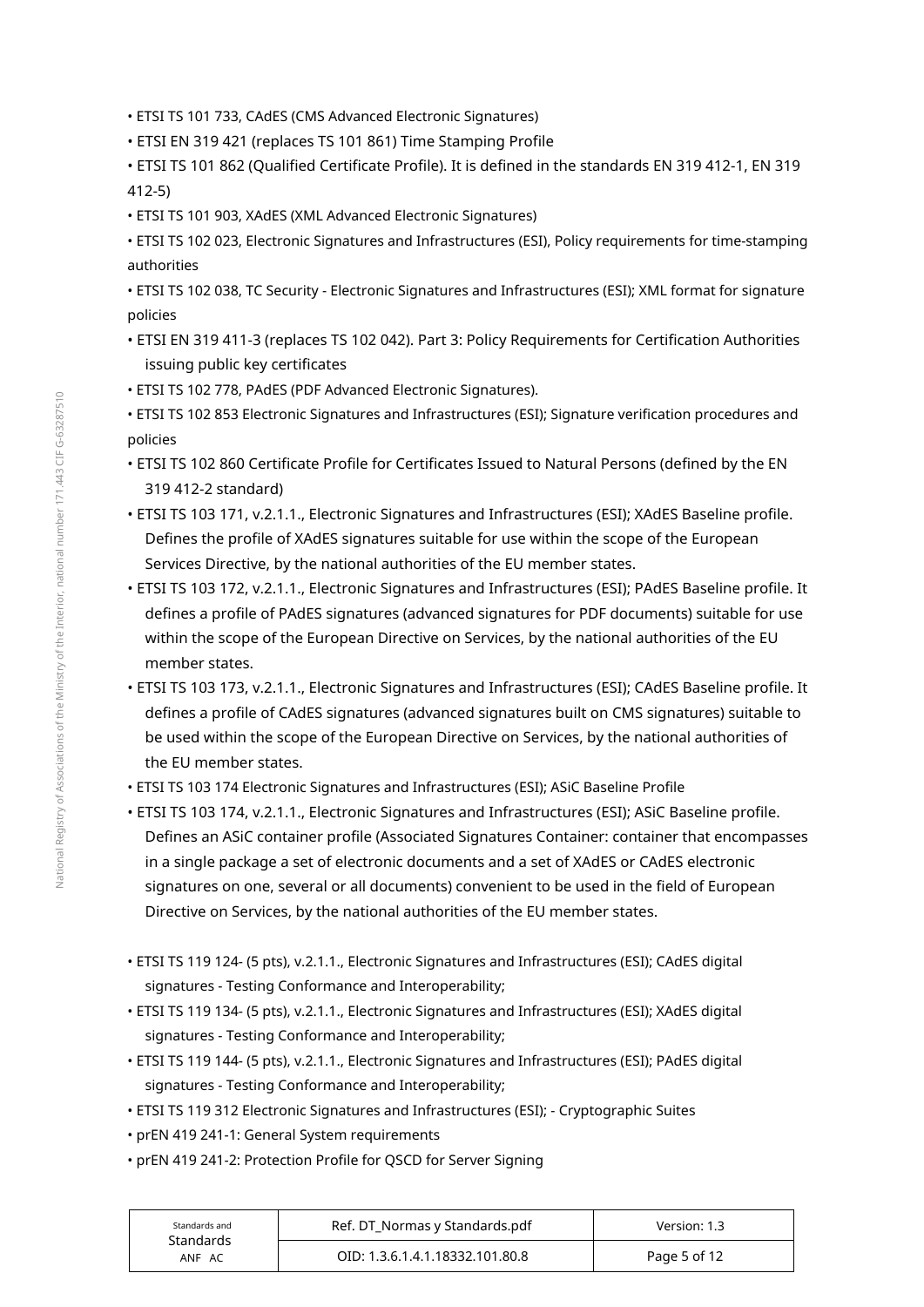- · prEN 419 221-5: Cryptographic module
- . TS 119 431-1: Policy and security requirements for TSP service components operating a remote QSCD / SC<sub>D</sub>
- TS 119 431-2: Policy and security requirements for TSP service components supporting AdES digital signature creation
- TS 119 432: Protocols for remote digital signature creation
- ITU X.520 ISO / IEC 9594-6 Information technology Open Systems Interconnection The Directory -Part 6: Selected attribute types
- $\boldsymbol{\cdot}$  ITU X.1254 Entity authentication assurance framework
- $\boldsymbol{\cdot}$  ITU-T Rec. X.501. According to this recommendation, the name contained in the Subject Name takes the form of a Distinguished Name.
- $\bm{\cdot}$  ITU-T Rec. X.660
- $\bm{\cdot}$  ITU-T Rec. X.660 ISO / IEC 9834-1: 2005 (Procedures for the Operation of OSI Registration Authorities: General Procedures and ASN.1 Object Identifier tree top arcs)
- $\cdot$  ISO 3166-1. For element encoding (alpha-2 code elements)
- ISO 4217. For coding values  $\,$  as currency.
- ISO / IEC 9594-8 / ITU-T X.509.
- ISO IEC 18014, Time-stamping services is an international standard that specifies time-stamping techniques.

ANF AC's electronic time stamping service can be adapted to the American National Standard X9.95-2005 standard.

- ISO / IEC 29115: 2013 Information technology Security techniques Entity authentication assurance framework
- ISO 32000-1: 2008, v.1.7., PDF (Portable Document Format).
- $\bullet$  CA / Browser Forum. Baseline Requirements for the Issuance and Management of Publicly Trusted Certificates.
- $\bullet$  CA / Browser Forum. Guidelines For The Issuance And Management of Extended Validation Certificates.
- $\boldsymbol{\cdot}$  CWA 14169. It is defined in the EN 14169 standard and passes to the EN 19211 standard Secure signature creation devices "EAL 4+"... Protection profiles for secure devices from signature creation. (EN 66211)

| Standards and<br>Standards<br>ANF AC | Ref. DT_Normas y Standards.pdf  | Version: 1.3 |
|--------------------------------------|---------------------------------|--------------|
|                                      | OID: 1.3.6.1.4.1.18332.101.80.8 | Page 6 of 12 |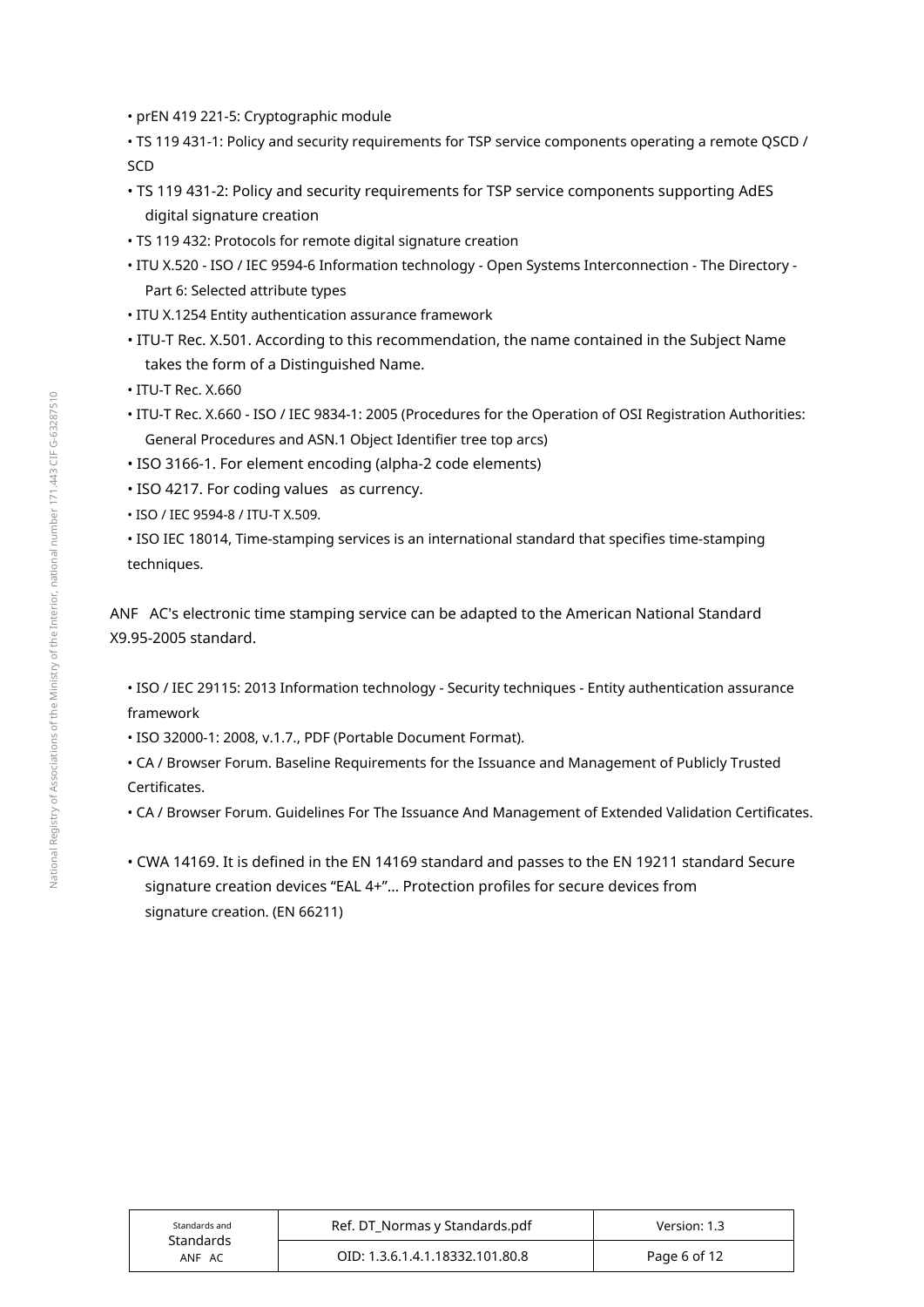#### 2. EU and Spain Legal Framework

#### REGULATION (EU) 910/2014 OF THE EUROPEAN PARLIAMENT AND OF THE COUNCIL, of July 23, 2014, on electronic identification and trust services for electronic transactions in the internal market and repealing Directive 1999/93 / EC.

**Commission Implementing Decision (EU) 2015/1505 of September 8, 2015 establishing the** technical specifications and formats related to trust lists in accordance with article 22, paragraph 5, of Regulation (EU) No. 910/2014 of the European Parliament and of the Council, regarding electronic identification and trust services for electronic transactions in the internal market.

Annex of the Commission Implementing Regulation (EU) 2015/1501 of September 8, 2015 on the interoperability framework in accordance with Article 12 (8) of Regulation (EU) No 910/2014 of the European Parliament and of the Council, on electronic identification and trust services for electronic transactions in the internal market.

**Commission Implementing Regulation (EU) 2015/1502 of September 8, 2015 on the setting of** minimum technical specifications and procedures for the security levels of electronic identification means in accordance with the provisions of Article 8 (3) of Regulation (EU) No 910/2014 of the European Parliament and of the Council, regarding to electronic identification and trust services for electronic transactions in the internal market.

Regulation (EU) 2016/679 of the European Parliament and of the Council, of April 27, 2016, concerning the protection of natural persons with regard to the processing of personal data and the free circulation of these data and by which Directive 95/46 / EC is repealed

Directive (EU) 2016/680 of the European Parliament and of the Council of April 27, 2016 on the protection of natural persons with regard to the processing of personal data by the competent authorities for the purposes of prevention, investigation, detection or prosecution of criminal offenses or the execution of sanctions criminal law, and the free circulation of said data and repealing the Framework Decision 2008/977 / IHA of the Council.

Directive (EU) 2009/136 / EC of the European Parliament and of the Council of November 25, 2009 amending Directive 2002/22 / FC on universal service and user rights in relation to electronic communications networks and services. Directive 2002/58 / EC on the processing of personal data and the protection of privacy in the electronic communications sector and Regulation (EC) No 2006/2004 on cooperation in the field of consumer protection.

Directive 2006/24 / EC, of the European Parliament and of the Council of March 15, 2006, on the conservation of data generated or processed in relation to the provision of public access electronic communications services or public communications networks and amending Directive 2002/58 / CE.

Directive 2004/82 / EC, of the Council of April 29, 2004, on the obligation of carriers to communicate the data of the people transported.

Directive 2002/58 / EC of the European Parliament and of the Council of July 12, 2002, regarding the processing of personal data and the protection of privacy in the electronic communications sector (Directive on privacy and electronic communications).

Directive 2000/31 / EC, of the European Parliament and of the Council, of lune 8, 2000, on certain legal aspects of information society services, in particular electronic commerce in the internal market (Directive on electronic commerce).

| Standards and<br>Standards | Ref. DT Normas y Standards.pdf  | Version: 1.3 |
|----------------------------|---------------------------------|--------------|
| ANF AC                     | OID: 1.3.6.1.4.1.18332.101.80.8 | Page 7 of 12 |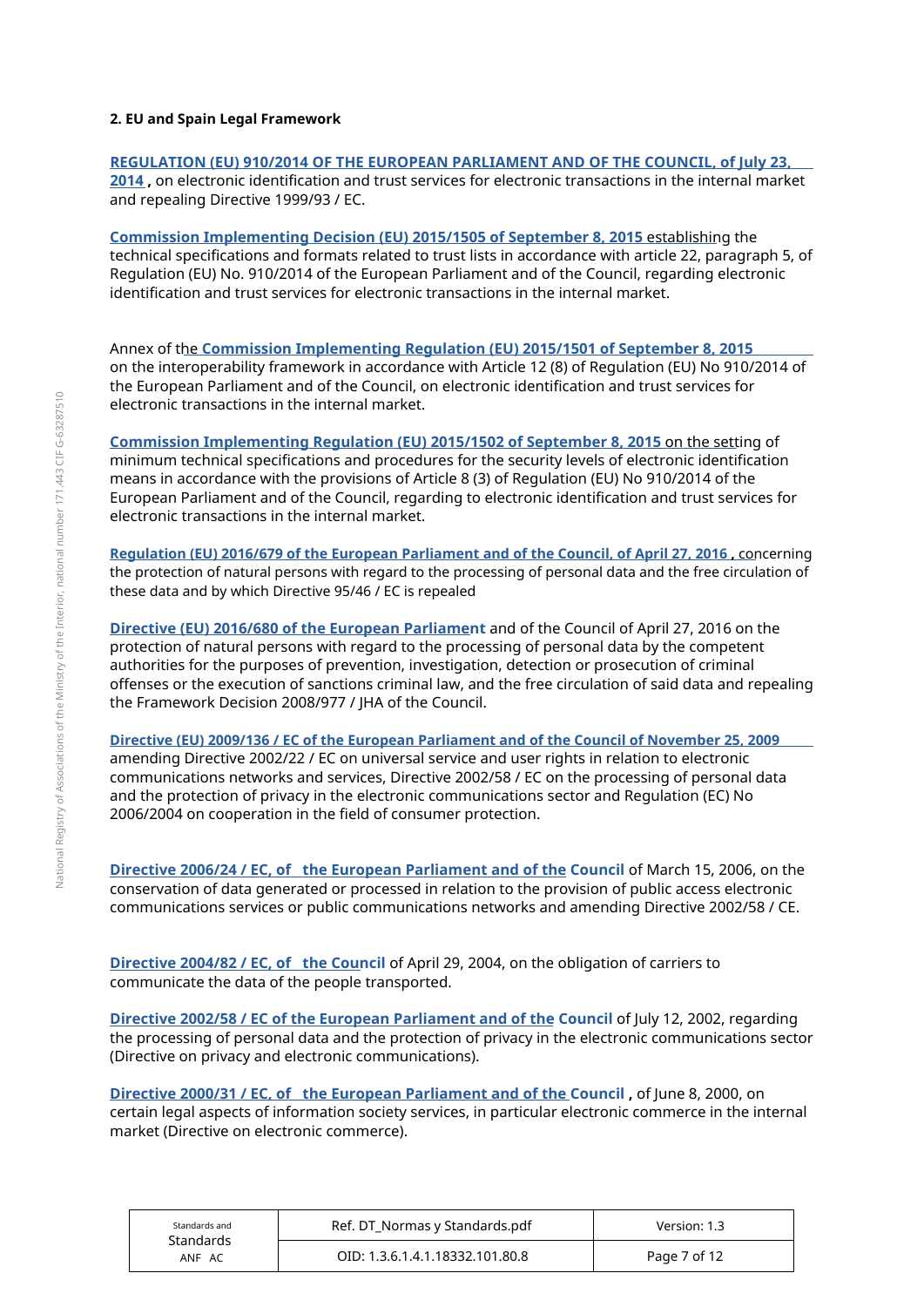BOARD DECISION of September 13, 2004 adopting the implementing rules for Regulation (EC) No 45/2001 of the European Parliament and of the Council on the protection of natural persons with regard to the processing of personal data by Community institutions and bodies and the free circulation of these data.

Law 59/2003, of Electronic Signature of December 19, This Law regulates the electronic signature, its legal effectiveness and the provision of certification services.

#### Royal Legislative Decree 1/1996 Intellectual Property Law.

According to this Law, the intellectual property of a literary, artistic or scientific work corresponds to the author by the sole fact of its creation.

#### Law 11/2007 on Electronic Access for Citizens to Public Services

This law recognizes the right of citizens to interact with Public Administrations by electronic means. In addition, it regulates the basic aspects of the use of information technologies in administrative activity, in relations between Public Administrations, as well as in the relations of citizens with them.

Organic Law 15/1999, of December 13, Protection of Personal Data, aims to quarantee and protect, with regard to the processing of personal data, public freedoms and the fundamental rights of individuals, and especially their honor and personal privacy and family

Royal Decree 1720/2007, of December 21, which approves the Regulations for the development of Organic Law 15/1999, of December 13, on the protection of personal data

Law 25/2007, of October 18, of conservation of data related to electronic communications and to public communications networks.

| Standards and<br>Standards | Ref. DT Normas y Standards.pdf  | Version: 1.3 |
|----------------------------|---------------------------------|--------------|
| ANF AC                     | OID: 1.3.6.1.4.1.18332.101.80.8 | Page 8 of 12 |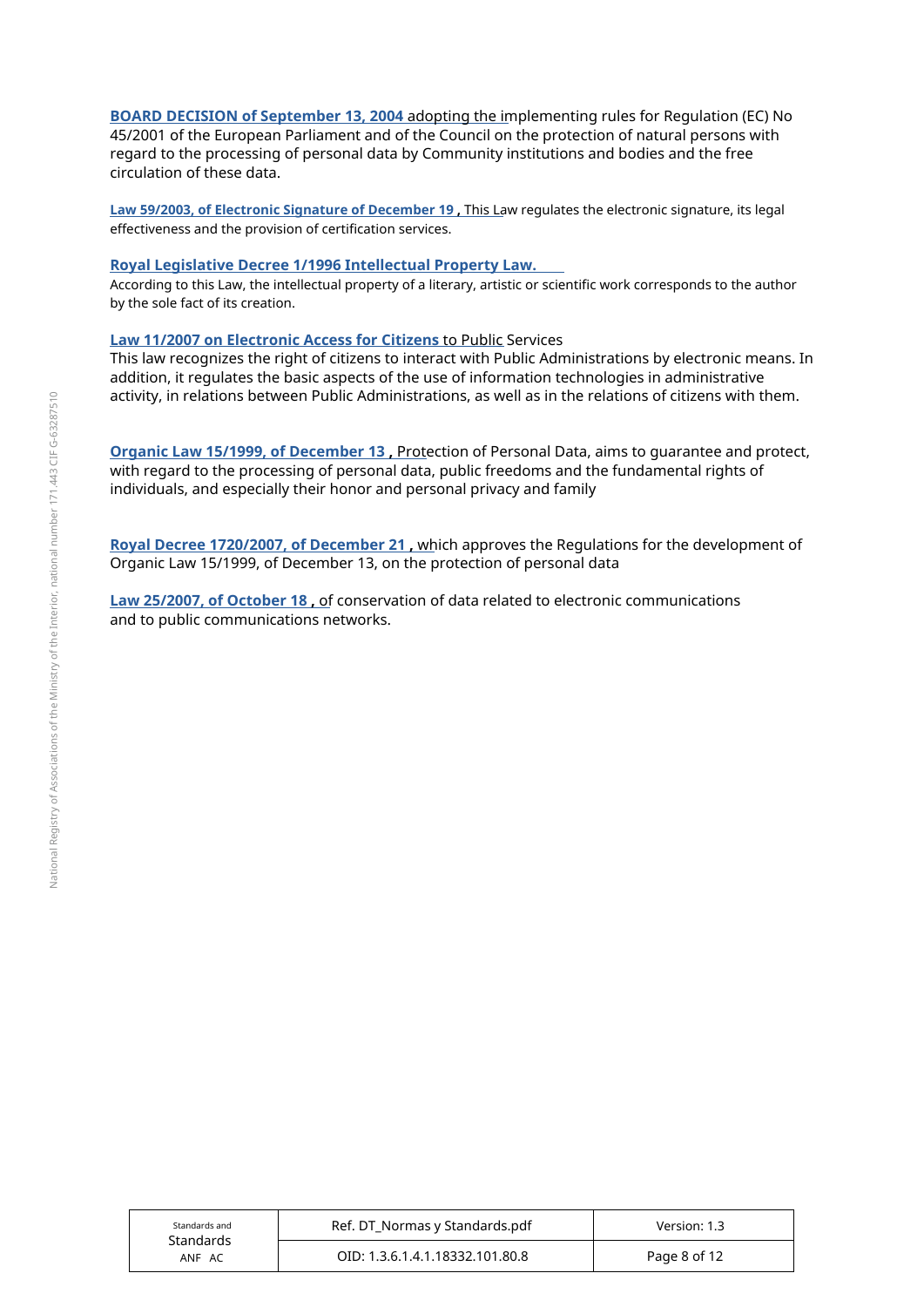## 3. In the Adaptation Process

## Technical standards that are mandatory for the AA.PP.

ANF AC respects the standards defined by the National Interoperability Scheme, and which are mandatory for the AA.PP. and that develop specific aspects of interoperability between the AA.PP. and with the citizens.

More information in the "ENI Guide for the application of the Technical Standard for Interoperability of the **Standards Catalog"** 

#### ANF AC is in the process of adapting:

**ETSI EN 319 412 Certificates Profiles** 

- . Part 1: Overview and common data structures
- . Part 2: Certificate profile for certificates issued to natural persons
- . Part 3: Certificate profile for certificates issued to legal persons
- · Part 4: Certificate profile for web site certificates issued to organizations
- Part 5: OCStatements

ETSI EN 319 411: Electronic Signatures and Infrastructures (ESI); Policy and security requirements for Trust Service Providers issuing certificates.

- Part 1: General requirements
- . Part 2: Part 2: Requirements for trust service providers issuing EU qualified certificates

| <b>Service</b>                                                                                         | <b>Usually</b> | In scope                     | <b>Profile / semantics</b>                                                   |
|--------------------------------------------------------------------------------------------------------|----------------|------------------------------|------------------------------------------------------------------------------|
| Creation, verification and validation of<br>electronic signatures.                                     | EN 319 401     | FN 319 411-1<br>EN 319 411-2 | FN 319 412-1<br>EN 319 412-2<br>EN 319 412-3<br>EN 319 412-4<br>EN 319 412-5 |
| The creation, verification and validation of<br>electronic stamps.                                     | EN 319 401     | EN 319 411-1<br>EN 319 411-2 | EN 319 412-3                                                                 |
| The creation, verification and<br>validation of electronic time stamps.                                | EN 319 401     | EN 319 421                   | EN 319 422                                                                   |
| The creation, verification and validation of<br>certificates for site authentication EN 319 401<br>Web |                | EN 319 411-1<br>EN 319 411-2 | EN 319 412-4                                                                 |

## EN standards "Secure electronic signature creation devices" SSCD

COMMISSION IMPLEMENTING DECISION (EU) 2016/650 of April 25, 2016

EN 419 211 - Protection profiles for secure signature creation device, Parts 1 to 6 - if applicable - listed below:

- EN 419211-1: 2014 - Protection profiles for secure signature creation device - Part 1: Overview.

- EN 419211-2: 2013 - Protection profiles for secure signature creation device - Part 2: Device

| Standards and<br><b>Standards</b> | Ref. DT Normas y Standards.pdf  | Version: 1.3 |
|-----------------------------------|---------------------------------|--------------|
| ANF AC                            | OID: 1.3.6.1.4.1.18332.101.80.8 | Page 9 of 12 |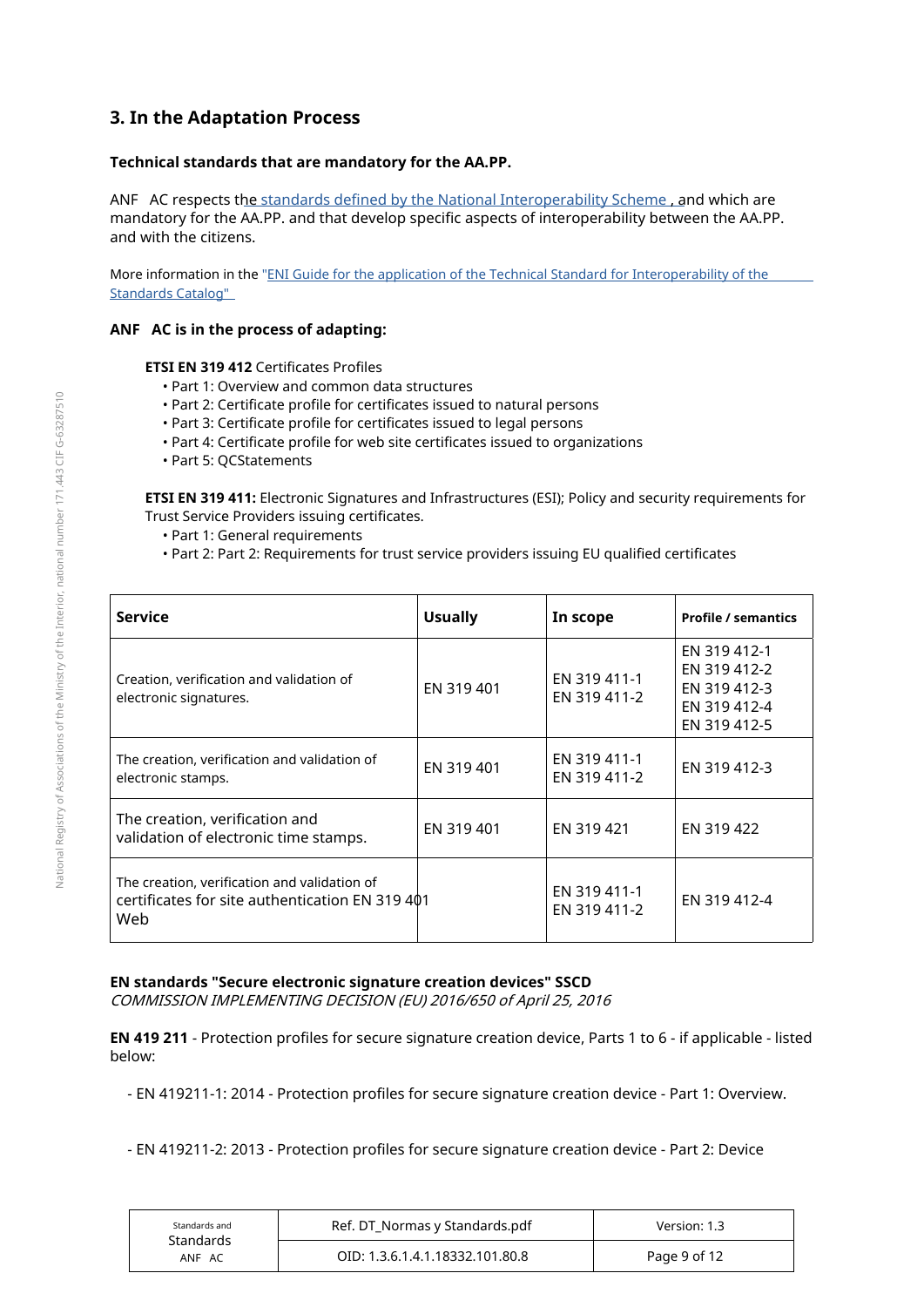with key generation (Protection profile for secure signature creation devices. Part 2: Device with key generation).

- EN 419211-3: 2013 Protection profiles for secure signature creation device Part 3: Device with key import.
- EN 419211-4: 2013 Protection profiles for secure signature creation device Part 4: Extension for device with key generation and trusted channel to certificate generation application. Part 4: Extension for the device with key generation and trusted communication with certificate generation application).
- EN 419211-5: 2013 Protection profiles for secure signature creation device Part 5: Extension for device with key generation and trusted channel to signature creation application. Part 5: Device with key generation and trusted communication with signature creation application).
- EN 419211-6: 2014 Protection profiles for secure signature creation device Part 6: Extension for device with key import and trusted channel to signature creation application. Part 6: Device with import of

keys and trusted communication with signature creation application).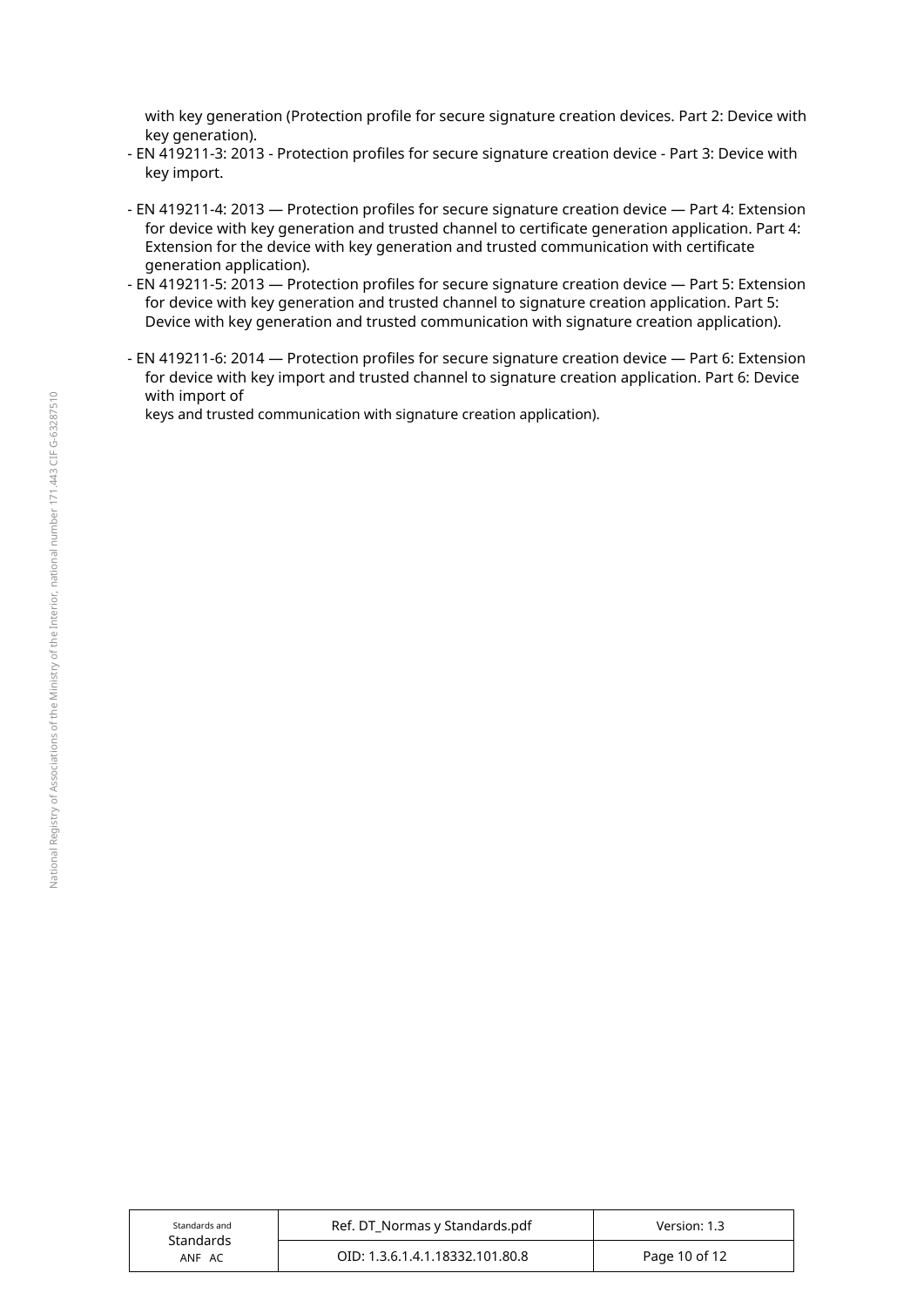## 4. Other Standards of European Reference Interest

EN 301 549 : Accessibility requirements suitable for public procurement of ICT products and services in Europe.

It is the first European Accessibility standard for Information and Communication Technology (ICT) products and services.

Section 9 of the EN 301 549 standard refers to the accessibility requirements that apply to web content. **All A and AA level WCAG 2.0 (** are included in the ISO standard: ISO / IEC 40500 (2012): <u>"Information technology - W3C Web Content Accessibility Guidelines (WCAG) 2.0") . **In fact, the** EN 301</u> 549 includes on its download page a ZIP file with the WCAGs 2.0 in PDF format.

Section 10 refers to accessibility requirements in documents and section 11 to software accessibility requirements, but there are others, for example those relating to hardware.

The Annex B where a table is included with all the accessibility requirements of the standard expressed in terms of functional performance (distinguishing primary and secondary relationships).

<u>More information in the Loïc Martínez Normand edition: "P<u>rototype of EN 301 549 Decision tree" and</u></u> his presentation on how to apply them in mobile applications: European mobile app accessibility requirements

**EN 319 403 (** replaces TS 119 403): "Electronic Signatures and Infrastructures (ESI); Trust Service Provider Conformity Assessment - Requirements for conformity assessment bodies assessing Trust Service Providers "Standard for the certification of Electronic Trust Service Providers.

| Standards and<br>Standards<br>ANF AC | Ref. DT Normas y Standards.pdf  | Version: 1.3  |
|--------------------------------------|---------------------------------|---------------|
|                                      | OID: 1.3.6.1.4.1.18332.101.80.8 | Page 11 of 12 |